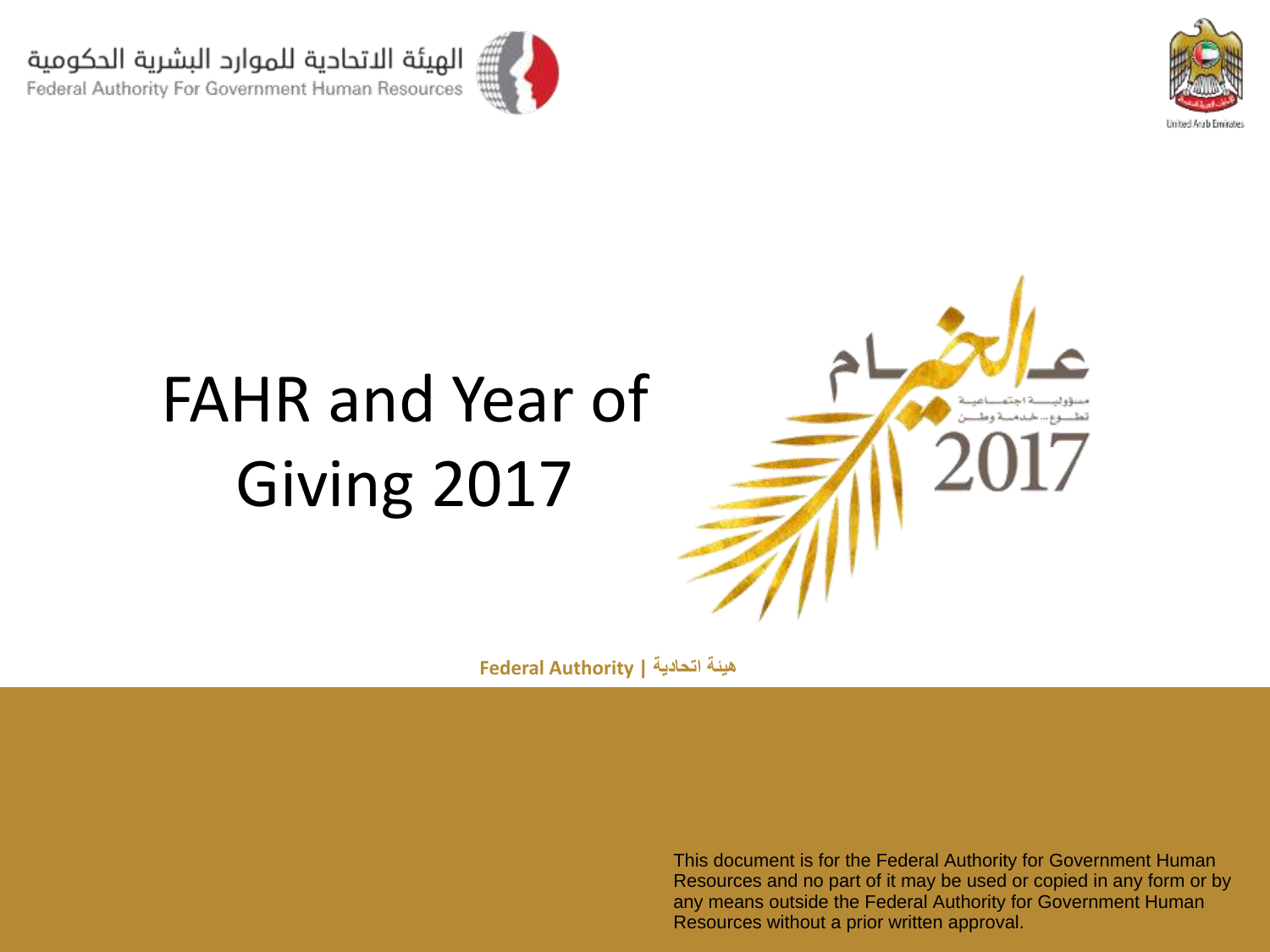





FAHR has implemented many of community initiatives, which have resonated at the UAE level, involving the largest number of its employees, officials of the ministries and federal authorities.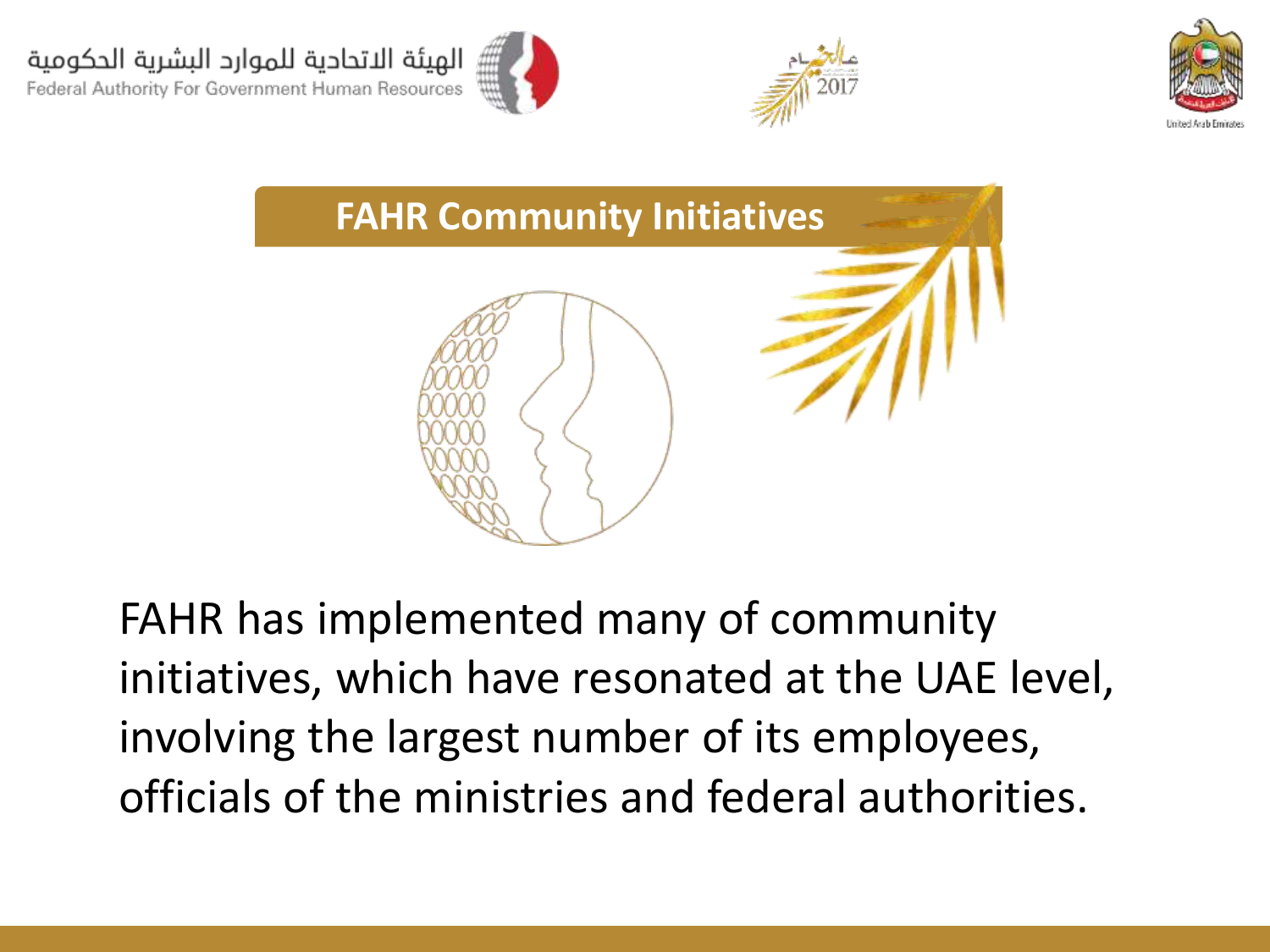





### **Our initiatives**













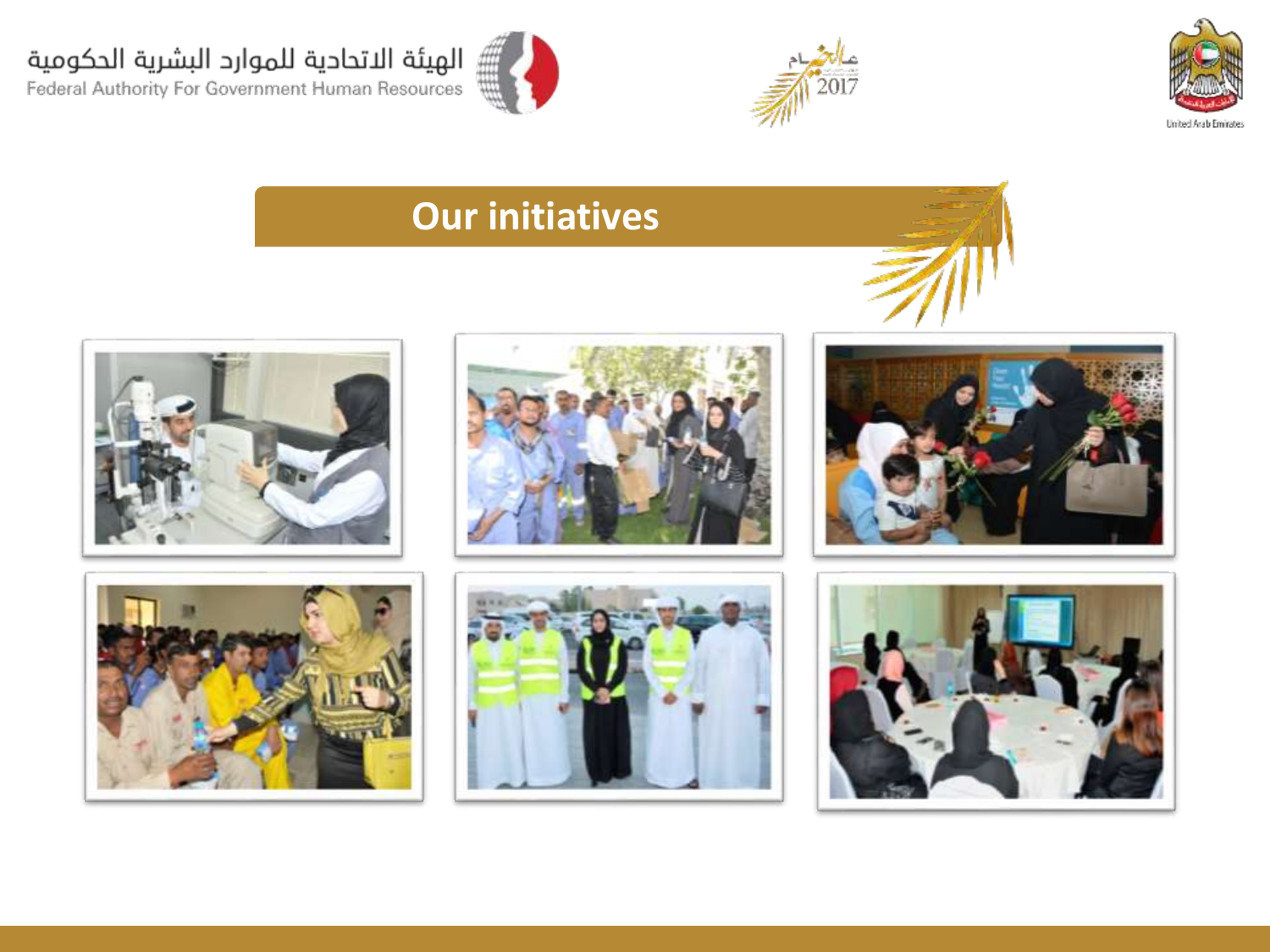





**FAHR's agenda for the Year of Giving 2017**

#### **Goals**

To launch more community initiatives during the year, in which it seeks to:

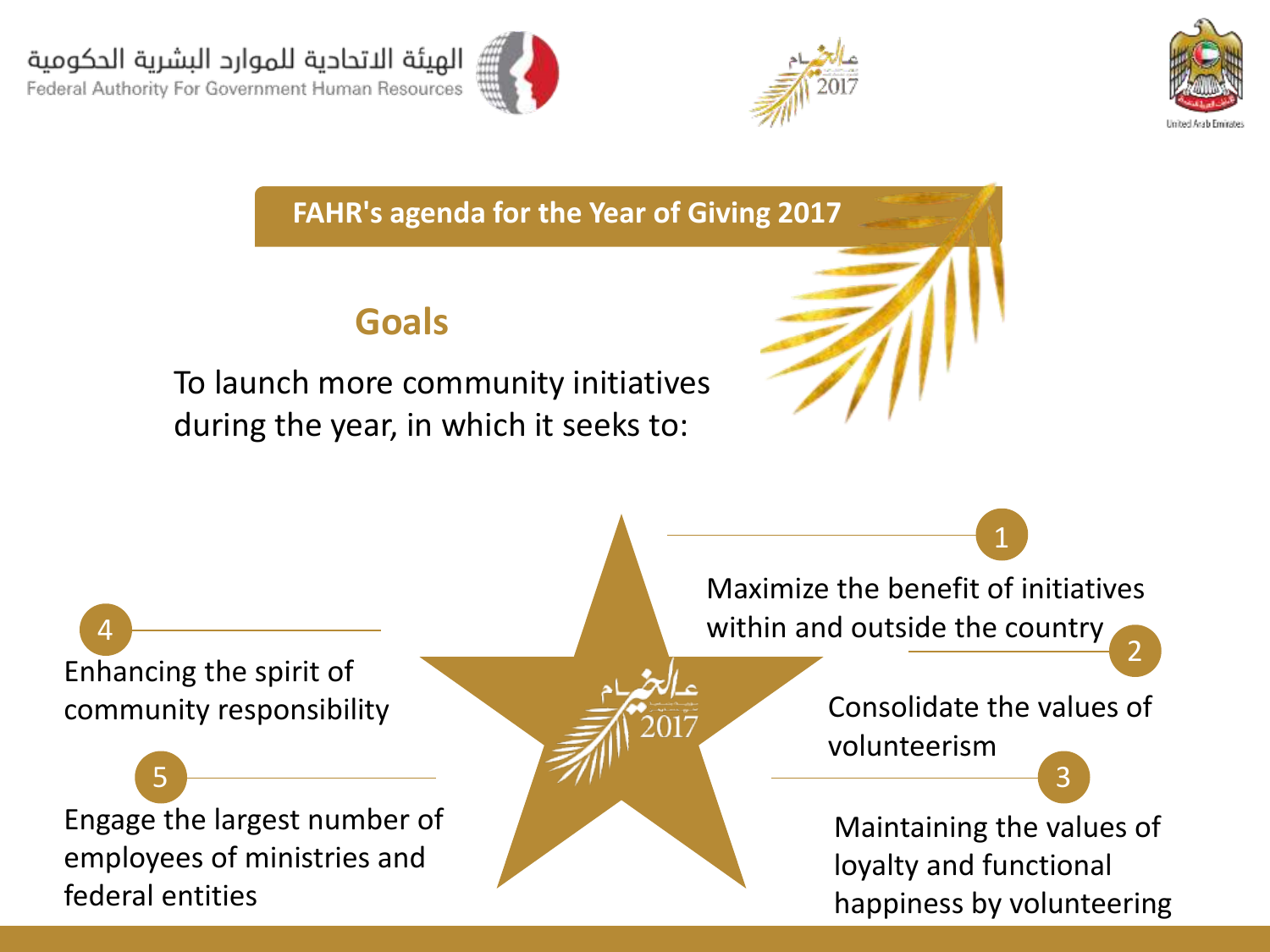





**Year of Giving 2017 Agenda**

### The 2017 initiatives will include:

| #                        |                                                   |
|--------------------------|---------------------------------------------------|
|                          | Organize Winter Warmth Campaign                   |
| $\overline{\phantom{a}}$ | Sandhom Amana                                     |
| $\overline{3}$           | A voluntary initiative with Noor Dubai Foundation |
|                          | <b>Contribute to Their Education</b>              |
| 5                        | A series of Ramadan initiatives                   |
| 6                        | National and community events                     |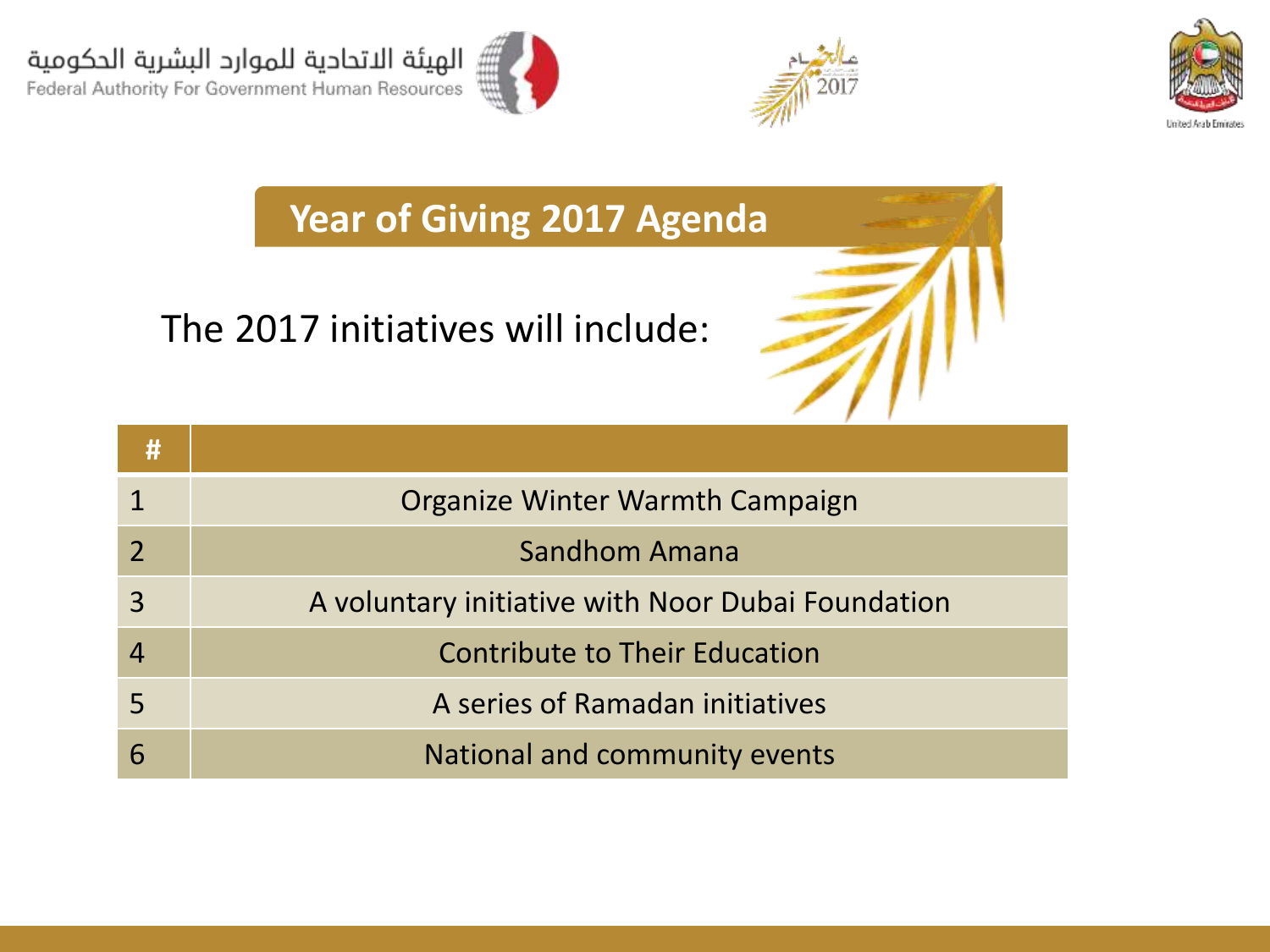الهيئة الاتحادية للموارد البشرية الحكومية

Federal Authority For Government Human Resources





# **Winter Warmth Campaign**

- Distribution of clothing and winter supplies to 300 workers in Dubai
- Involvement of 30 volunteers from the Authority and several federal entities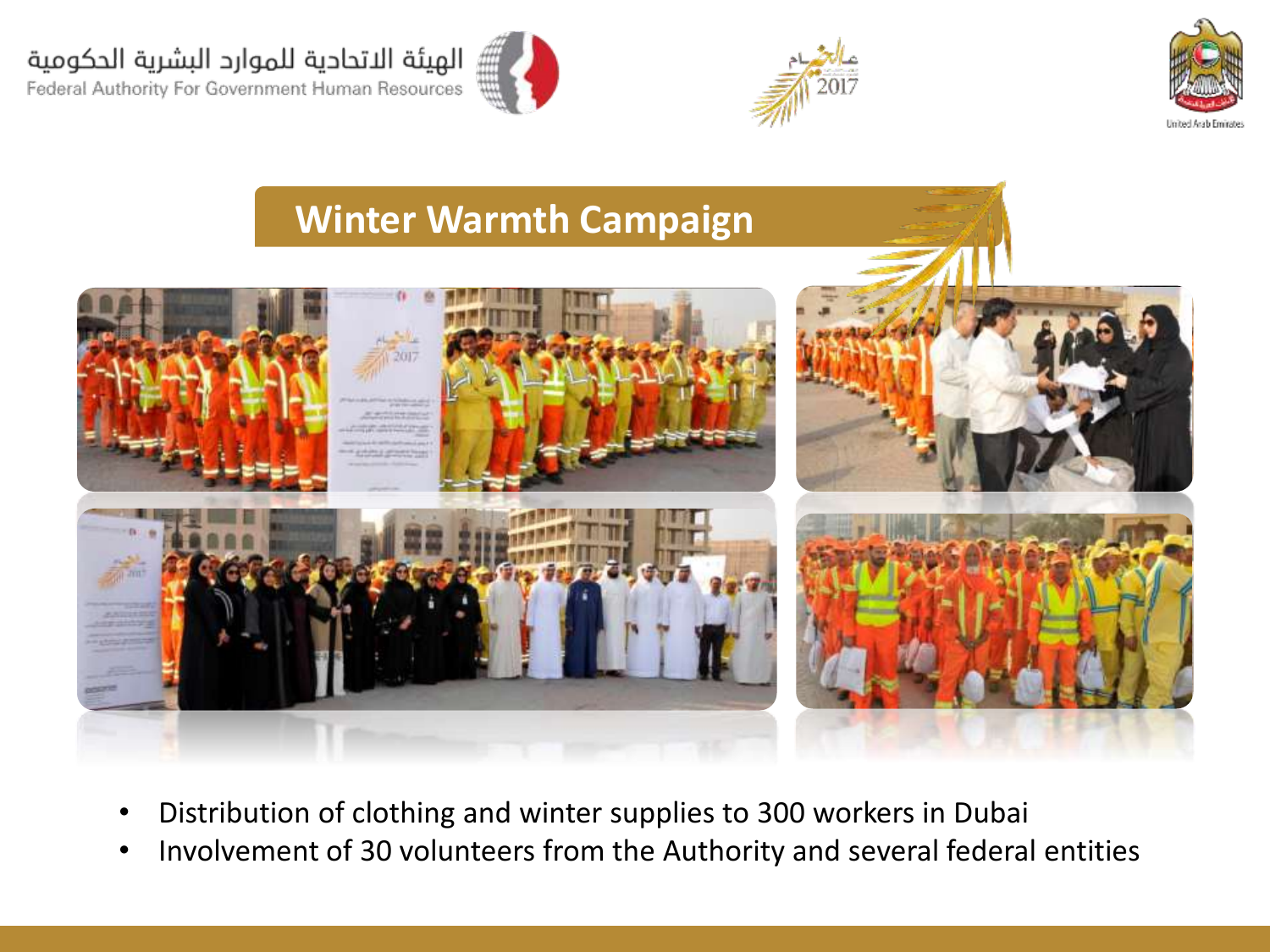





Year of Giving's Initiatives Survey

FAHR prepared an integrated plan for its community initiatives in 2017, involving the employees of ministries and federal entities, through an electronic survey that polled their views on the community initiatives they wish to implement.



Employees participated in the survey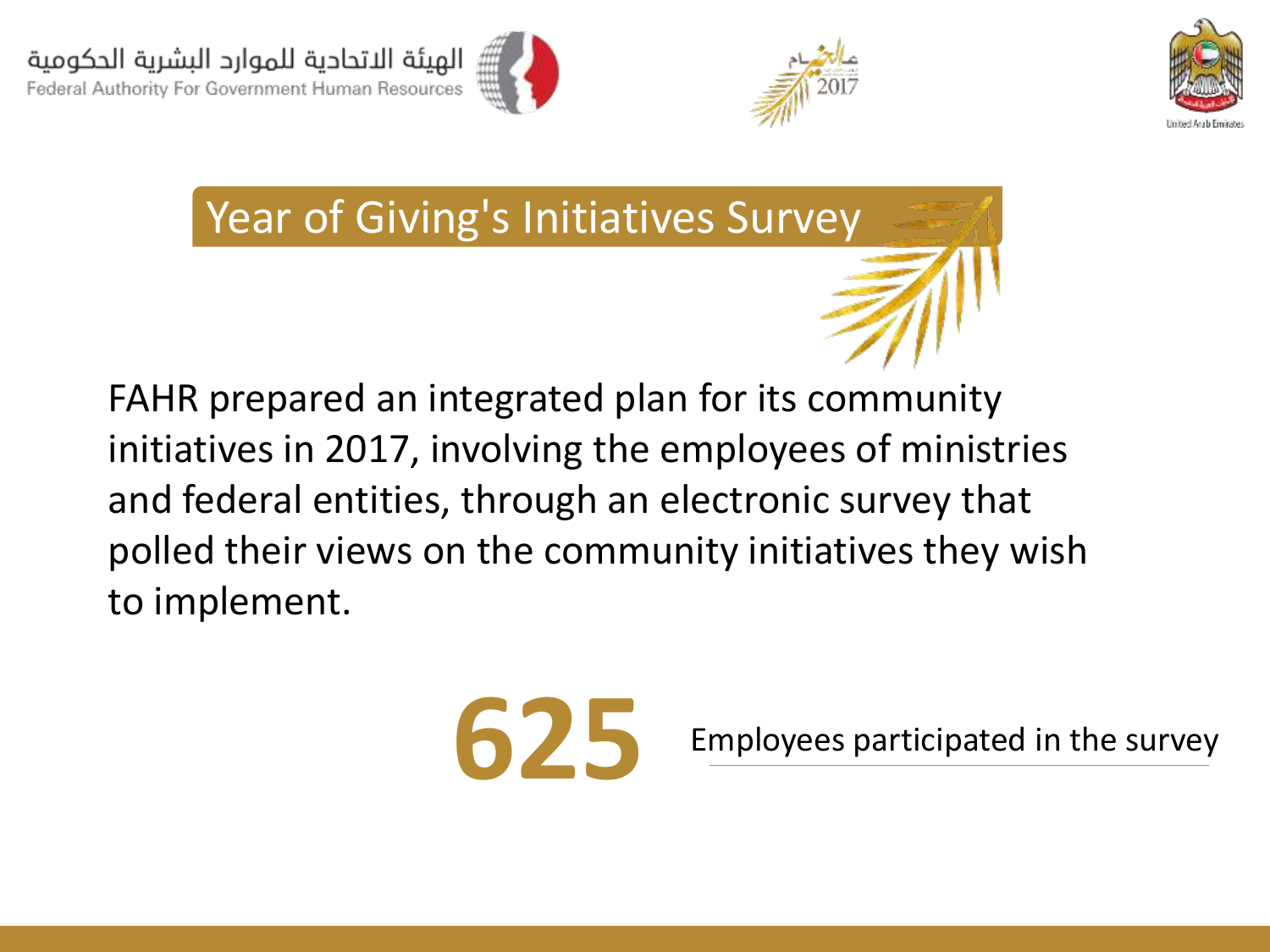







- *Have you ever participated in any community initiative or charitable activity?*
	- **Yes : 58.5 %**
	- **No: 41.5 %**
- *Are you a member or volunteer in a charity foundation in the country?*
	- **Yes : 24.8 %**
	- **No: 75.2 %**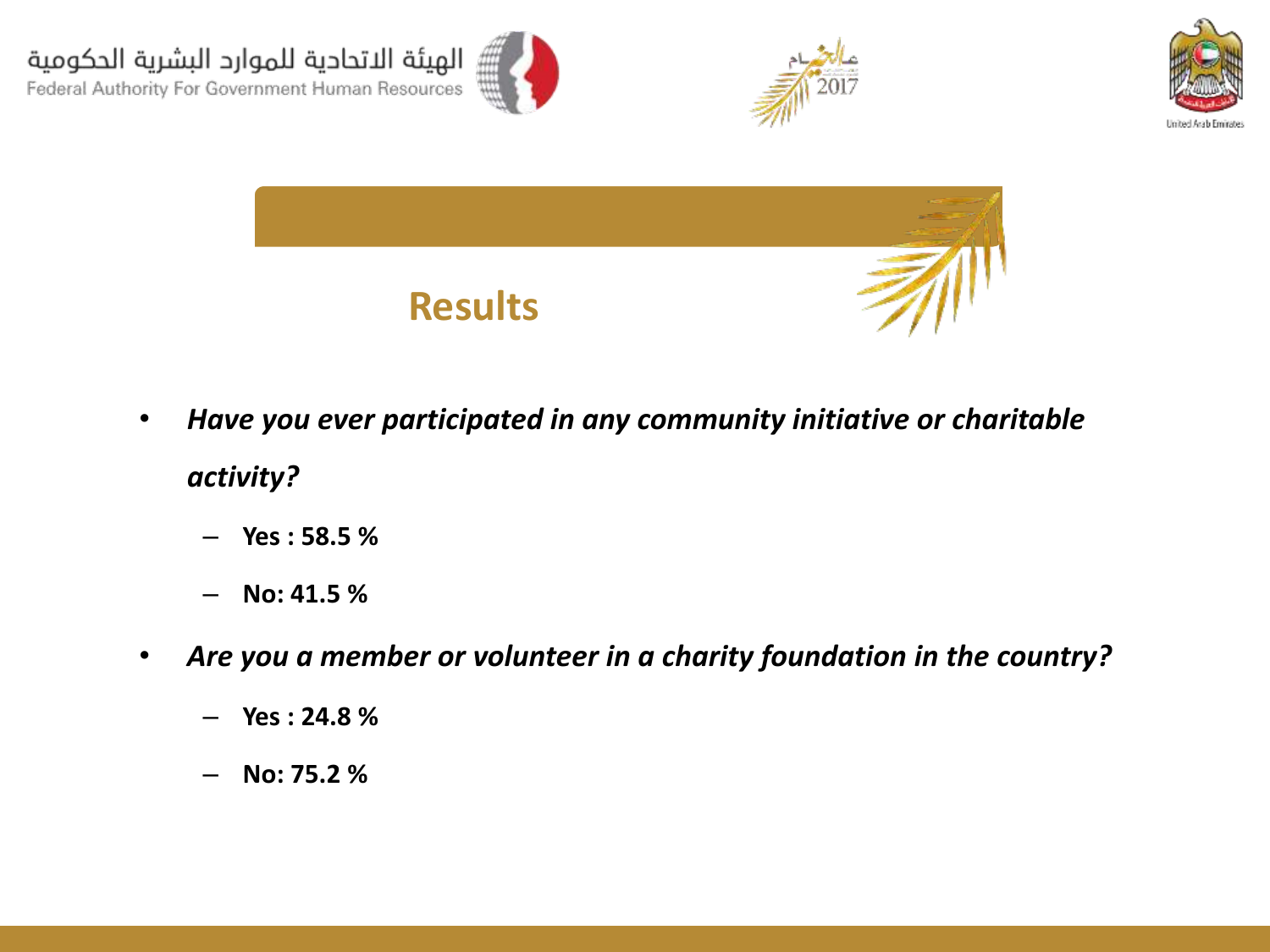







- *Do you want to include employee volunteer hours during the year as a new benchmark for evaluating employee performance in the Federal Performance Management System?*
	- **Yes : 63.3 %**
	- **No: 36.7 %**
- *Do you want to do any volunteer work that would serve the Country?*
	- **Yes : 83.4 %**
	- **No: 16.6 %**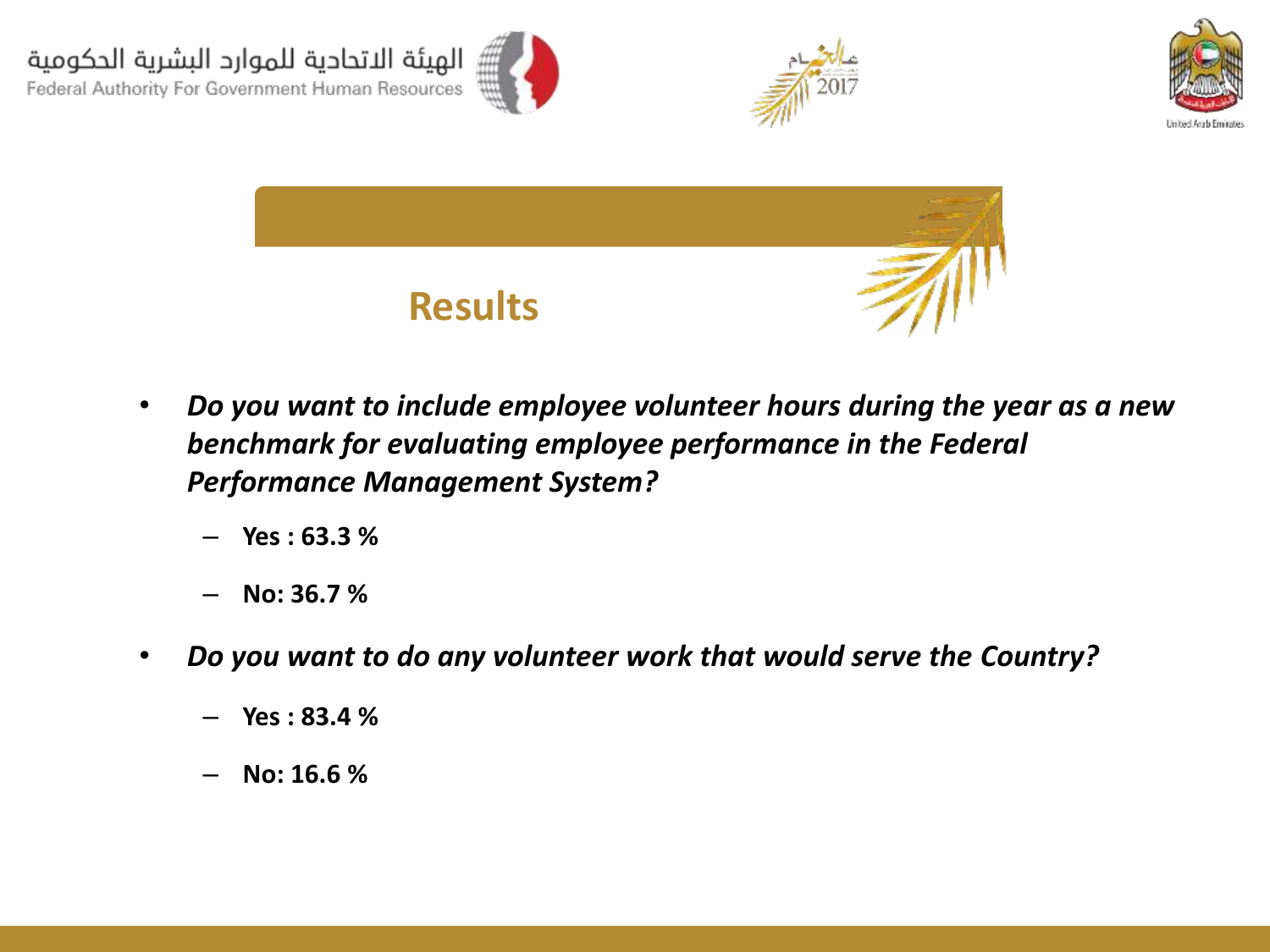

- *As an employee Do you have the skill, experience or talent you would like to share with the members of the community and help them?*
	- **Yes : 50.3 %**
	- **No: 49.7 %**